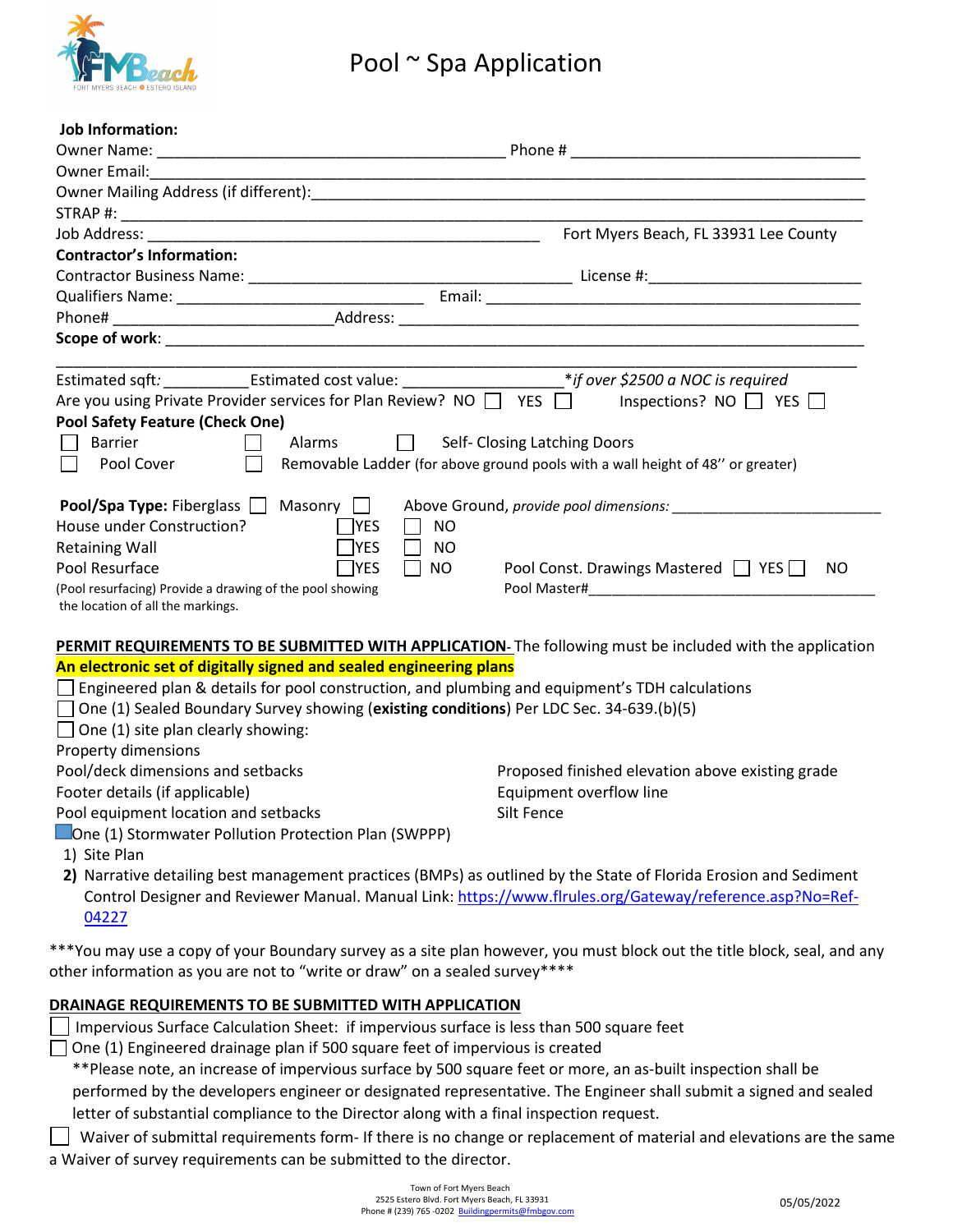

#### **POOL ENCLOSURE AFFIDAVIT**

This is to certify that I am applying for a Pool and Deck permit. The enclosure will be a separate permit. However, I understand in accordance with the Zoning Regulations of the Town of Fort Myers Beach Land Development Code, A PERMANENT ENCLOSURE MUST BE IN PLACE AND AN ENCLOSURE PERMIT POSTED PRIOR TO A FINAL INSPECTION AND CERTIFICATE OF COMPLIANCE BEING ISSUED FOR MY PERMIT.

| Contractor/ Owner Name:     |
|-----------------------------|
| Project Address:            |
| Reference/ Building Permit: |

## **Residential POOLS, SPAS, OR WATER FEATURES IN**

## **COASTAL HIGH HAZARD AREAS (V ZONES)**

Pools, spas, or water features located within the areas of special flood hazard are designated as coastal high- hazard areas or **"V" Zones**. These areas have special flood hazards associated with wave wash and scour; therefore, the following additional provisions apply:

FBC R 322.3.3.1 (2017) Pools in Coastal High Hazard areas shall be designed and constructed in conformance with ASCE 24.

If elevated, bottom of pool shell must be above base flood elevation (BFE)

**The Design Professional** must certify that the pool, spa, or water feature including **deck and foundation, either at-grade or elevated,** has been designed and site located to assure that:

- It will not be subject to breaking up or floating out of the ground
- It will not increase wave or debris impact forces during the storm surge water forces of a coastalflood
- It will not increase the damage potential or jeopardize the integrity to the foundation and elevated portion of any nearby.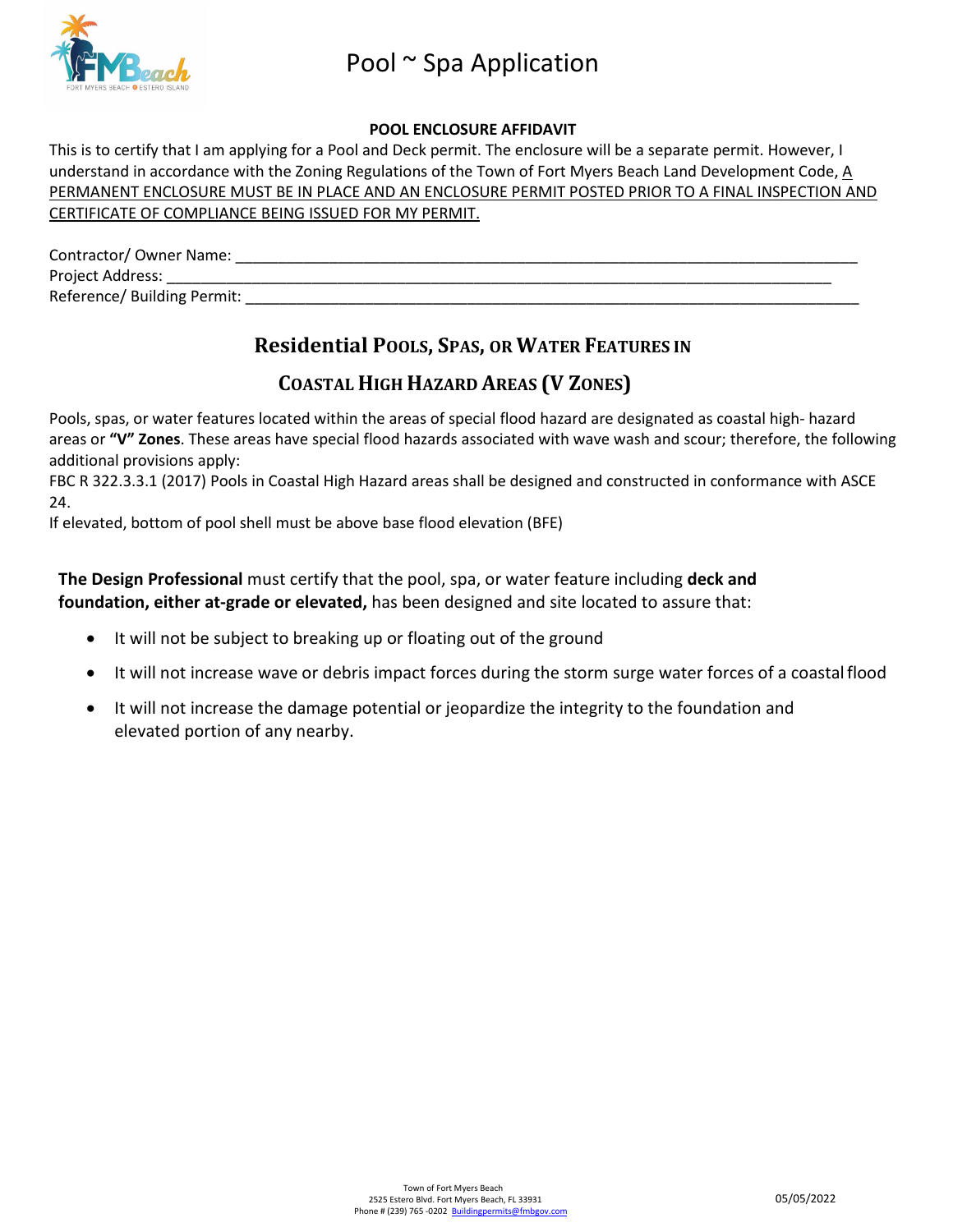

#### RESIDENTIAL SWIMMING POOL SPA AND HOT TUB SAFETY ACT REQUIREMENT

| PERMIT#  |             |
|----------|-------------|
| ADDRESS: |             |
|          | . License # |

(Please print contractor's Name)

### **Hereby affirm that one of the following methods will be used to meet the requirements of Chapter 515, Florida Statutes.**

 $\Box$  The pool will be isolated from access to the home by an enclosure that meets the pool barrier requirements of Florida Statute, Section 515.29.

 $\Box$  The pool will be equipped with an approved safety pool cover that complies with ASTM F1346-91 (Standard Performance Specifications for Safety Covers for Swimming Pools, Spas, and Hot Tubs).

 $\Box$  All doors and windows providing direct access from the home to the pool will be equipped with an exit alarm that has a minimum sound pressure rating of 85 decibels at 10 feet; ALL ALARMS MUST BE PERMANENTLY ATTACHED (BY BEING SCREWED IN) TO ALL WINDOWS AND DOORS LEADING TO POOL AREA.

 $\Box$  All doors providing direct access from the home to the pool will be equipped with a self-closing, self-latching device with a release mechanism placed no lower than 54" above the floor or deck.

 $\Box$  A swimming pool alarm that, when placed in a pool, sounds an alarm upon detection of an accidental or unauthorized entrance into the water. Such pool alarm must meet and be independently certified to ASTM Standard F2208, titled "Standard Safety Specification for Residential Pool Alarms." Which includes surface motion, pressure, sonar, laser, and infrared alarms.

\*\*\*\*\*\*\*\*\*\*\*\*\*\*IN ADDITION \*\*\*\*\*\*\*\*\*\*\*\*\*\*\*\*\*\*\*\*\*\*\*\*\*\*\*

I understand that a barrier must be placed around the perimeter of the pool and must be separate from any fence, wall, or other enclosure surrounding the yard unless the fence, wall, or other enclosure or portion thereof is situated on the perimeter of the pool, is being used as part of the barrier, and meets the barrier requirements of this section. I also understand that not having one of the above installed at time of final inspection will constitute a violation of Chapter 515 F.S.

I understand that not having one of the above installed before filling the pool with water, will constitute a violation of Chapter 515 F.S

Contractor's Signature Owner's Signature

Contractor's Name (Please Print) Owner's Name (Please Print)